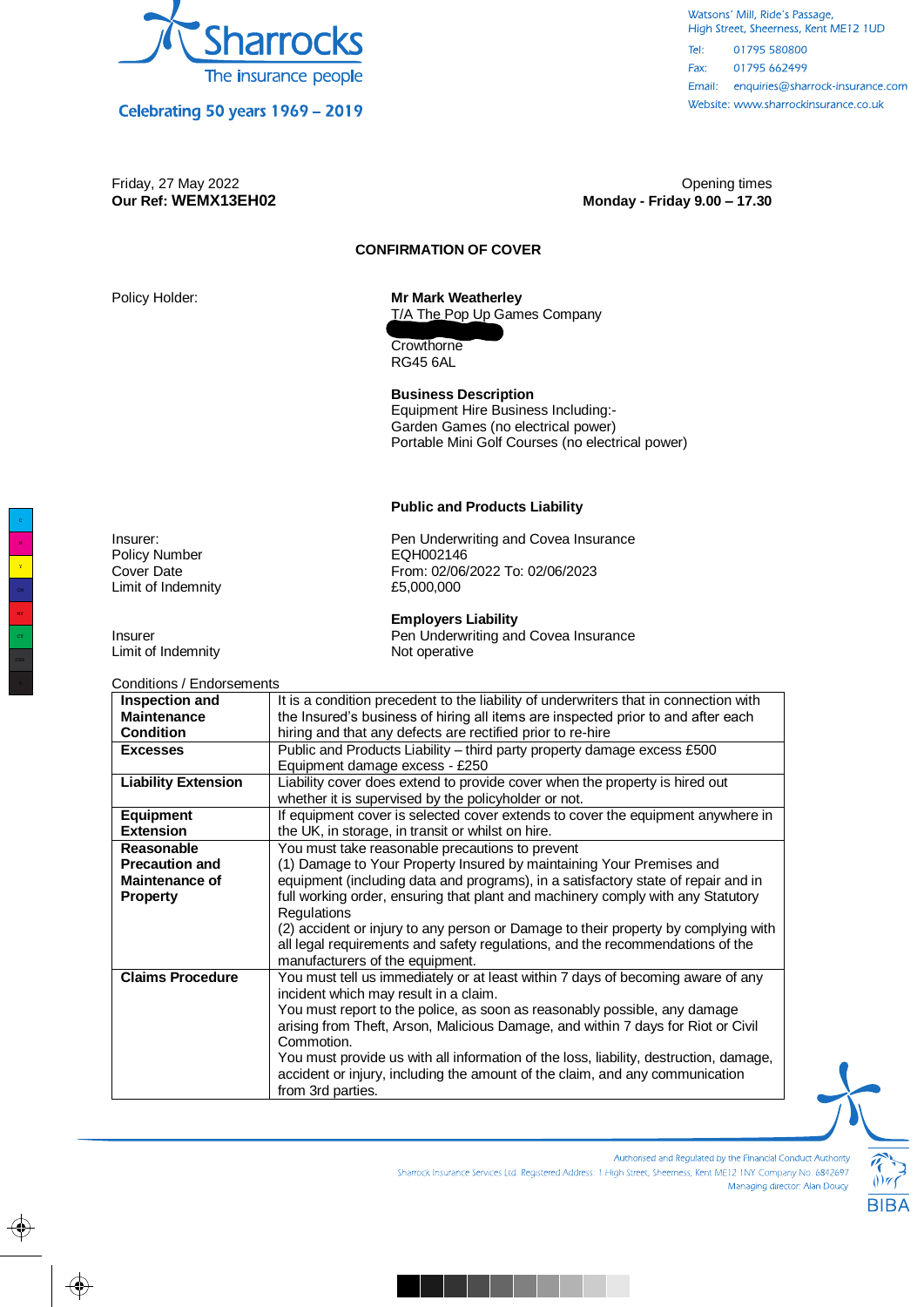| Inflatable -<br><b>Condition (excluding</b><br><b>Bouncy Castles,</b><br><b>Children's Play</b><br><b>Equipment and Ride</b><br>on Inflatables) | You must not admit or deny fault or accept responsibility or make any payments,<br>admit, deny, negotiate or settle any claim without our prior written consent.<br>You can with Our consent arrange for urgent repairs to be done immediately<br>which are reasonable and necessary to secure the Property Insured.<br>You must allow Us to take over and conduct in Your name the defence or<br>settlement of any claim. You will also allow Us to prosecute, at Our own expense<br>and for Our own benefit, any claim for cover or compensation against any other<br>person. You must give us all information assistance We require.<br>It is a condition precedent to liability of Underwriters that when the Insured hires<br>or operates inflatable equipment that are to be used by members of the public,<br>the equipment must be:<br>Inspected at least annually by a competent person or sooner if<br>required by the manufacturer. This inspection must be documented in<br>writing and produced to Us if requested. |
|-------------------------------------------------------------------------------------------------------------------------------------------------|----------------------------------------------------------------------------------------------------------------------------------------------------------------------------------------------------------------------------------------------------------------------------------------------------------------------------------------------------------------------------------------------------------------------------------------------------------------------------------------------------------------------------------------------------------------------------------------------------------------------------------------------------------------------------------------------------------------------------------------------------------------------------------------------------------------------------------------------------------------------------------------------------------------------------------------------------------------------------------------------------------------------------------|
|                                                                                                                                                 | Fully secured to the ground as per the manufacturer's guidelines                                                                                                                                                                                                                                                                                                                                                                                                                                                                                                                                                                                                                                                                                                                                                                                                                                                                                                                                                                 |
|                                                                                                                                                 | The use of the equipment will at all times be supervised by a person<br>aged 18 or over, who is not under the influence of alcohol or drugs                                                                                                                                                                                                                                                                                                                                                                                                                                                                                                                                                                                                                                                                                                                                                                                                                                                                                      |
|                                                                                                                                                 | All equipment must be used / operated in accordance with<br>Manufacturer's Instructions and Recommendations, including any<br>limitations with regards to height or age.                                                                                                                                                                                                                                                                                                                                                                                                                                                                                                                                                                                                                                                                                                                                                                                                                                                         |
| <b>Hot Tub</b><br><b>Endorsement</b>                                                                                                            | If you have selected cover for your Hot Tub Equipment including the Hot Tubs<br>themselves an excess of £250 applies for all claims relating to property damage.                                                                                                                                                                                                                                                                                                                                                                                                                                                                                                                                                                                                                                                                                                                                                                                                                                                                 |
|                                                                                                                                                 | The Policy excludes:<br>1. Punctures                                                                                                                                                                                                                                                                                                                                                                                                                                                                                                                                                                                                                                                                                                                                                                                                                                                                                                                                                                                             |
|                                                                                                                                                 | 2. Damage caused by animals or bird life<br>3. Storm                                                                                                                                                                                                                                                                                                                                                                                                                                                                                                                                                                                                                                                                                                                                                                                                                                                                                                                                                                             |
|                                                                                                                                                 | Please note that these exclusion are in addition to the terms stated as standard in<br>the Policy Wording. It is also a condition of this Policy that all equipment must be<br>kept and maintained as per the Manufacturer's recommendations.                                                                                                                                                                                                                                                                                                                                                                                                                                                                                                                                                                                                                                                                                                                                                                                    |
|                                                                                                                                                 | It is a condition of this Policy that all equipment must be kept and maintained as<br>per the Manufacturer's recommendations.                                                                                                                                                                                                                                                                                                                                                                                                                                                                                                                                                                                                                                                                                                                                                                                                                                                                                                    |
|                                                                                                                                                 | It is also a condition that an agreed disclaimer is in place for each and every hire<br>and that the hot tub is hired out to the instructions of the hot tub manufacturer<br>using approved proprietary branded cleaning and treatment products designed<br>for use with this equipment. Storm damage is not provided if the equipment is<br>damaged whilst in the open.                                                                                                                                                                                                                                                                                                                                                                                                                                                                                                                                                                                                                                                         |
| <b>Folliculitis Exclusion</b>                                                                                                                   | Underwriters shall have no liability under the Employers Liability, Public Liability<br>and Products Liability Sections of this Policy to provide any indemnity or benefit<br>for any legal liability directly or indirectly resulting from folliculitis.                                                                                                                                                                                                                                                                                                                                                                                                                                                                                                                                                                                                                                                                                                                                                                        |
| Legionnaires<br><b>Exclusion</b>                                                                                                                | Underwriters shall have no liability under the Public Liability and Products<br>Liability Sections of this Policy to provide any indemnity or benefit for any legal<br>liability directly or indirectly resulting from the spread or contraction of<br>legionnaire's disease.                                                                                                                                                                                                                                                                                                                                                                                                                                                                                                                                                                                                                                                                                                                                                    |
| Inspection,<br><b>Maintenance and</b><br><b>Cleaning Condition</b>                                                                              | It is a condition precedent to the liability of underwriters that in connection with<br>the Insured's business of hiring all items are inspected prior to and after each<br>hiring and that any defects are rectified prior to re-hire. In addition all items are<br>to be cleaned in accordance with the manufacturer's instructions and Covid risk<br>assessments. The Insured shall keep a written record of inspections,<br>maintenance and cleaning and this shall be produced to Us if requested.                                                                                                                                                                                                                                                                                                                                                                                                                                                                                                                          |